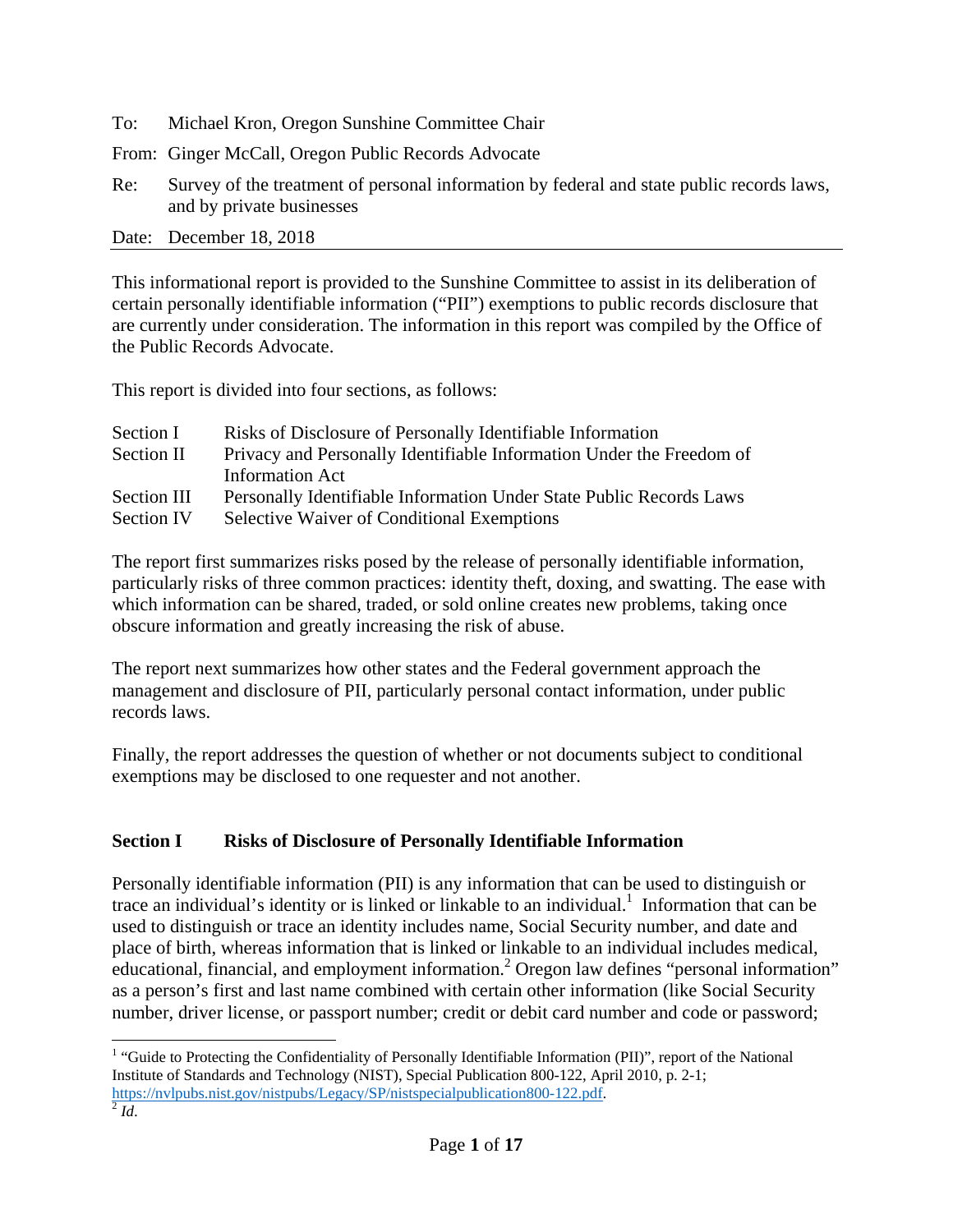data of physical characteristics such as fingerprint; health insurance numbers; or information about the person's medical condition or history), or any of those individual elements if the data alone is usable or would allow for identity theft. $3$ 

Private companies and government bodies necessarily gather PII for employees (such as home address, social security number for payment, financial information for direct deposit, medical information for leave and benefits, etc.), but many private businesses and government bodies also gather PII from other individuals who interact with the organization, including customers, individuals applying for benefits, and individuals who file complaints. Regardless of the source of the PII, because of the risks posed by disclosure, organizations must protect PII against unauthorized use, and often must notify consumers if the organization does not sufficiently protect PII. For instance, in Oregon, as in many states, state law requires businesses that own or license personal information to notify the consumer and the Attorney General after discovering a breach of security. ORS 646A.604. *See also* Cal. Civ. Code §§ 1798.83(a) et seq.; Idaho Code Ann. §§ 28-51-105(1) et seq.; Wash. Rev. Code Ann. §§ 19.255.010(1) et seq.; D.C. Code §§ 28- 3852(a) et seq.; Tex. Bus. & Com. Code Ann. §§ 521.053(b) et seq.; Fla. Stat. Ann. §§ 501.171(4) et seq.

Data breaches have increased in severity and frequency over time.<sup>4</sup> According to the Identity Theft Resource Center (ITRC), there were more data breaches in 2017 than any year on record, and 44.7 percent more than in 2016, the previous record year.<sup>5</sup> Almost 179 million records were exposed by breaches in 2017, nearly five times more than were in  $2016$ .<sup>6</sup>

The effects of PII disclosure or breach can be quite serious and long lasting, even if data is only exposed for a short time. Once a breach occurs, PII is often posted or sold on the "dark web," a marketplace for stolen data.<sup>7</sup> For permanent PII, such as medical history and social security number, or information that is difficult to change, such as social security number, bank account or home address, the victim may never be entirely secure from the effects of a single breach.

The inadvertent or unauthorized disclosure of PII may have significant costs to the individual whose information was exposed. Depending on the type of data available, an individual may suffer economic, social, or even physical harm.<sup>8</sup> Identity theft is one of the most common, and commonly understood, outcomes from the exposure of PII in a data breach.<sup>9</sup> Identity theft (also

  $3$  ORS 646A.602.

<sup>&</sup>lt;sup>4</sup> "2017 Data Breach Year-End Review", report of the Identity Theft Resource Center (ITRC 2017); https://www.idtheftcenter.org/2017-data-breaches/.<br><sup>5</sup> ITRC counts breaches for the following industries: banking/credit/financial, business, educational,

government/military, and medical/healthcare. In 2017, business accounted for a majority of breaches, whereas in 2016 it accounted for a plurality. ITRC 2017; ITRC 2016. ITRC's annual breach reports also track breaches that do not involve sensitive PII but that reveal exposure of user names, email addresses, and passwords. ITRC 2017. <sup>6</sup> *Id*.; ITRC 2016.

<sup>&</sup>lt;sup>7</sup> Here's How Much Thieves Make by Selling Your Personal Data Online, Cadie Thompson, Business Insider, May 27, 2015, available at: https://www.businessinsider.com/heres-how-much-your-personal-data-costs-on-the-darkweb-2015-5.

<sup>&</sup>lt;sup>8</sup> "Guide to Protecting the Confidentiality of Personally Identifiable Information (PII)", report of the National Institute of Standards and Technology (NIST), Special Publication 800-122, April 2010, App. B-6;

https://nvlpubs.nist.gov/nistpubs/Legacy/SP/nistspecialpublication800-122.pdf.<br><sup>9</sup> "Identity Theft Statistics", Experian Report; https://www.experian.com/blogs/ask-experian/identity-theft-statistics/.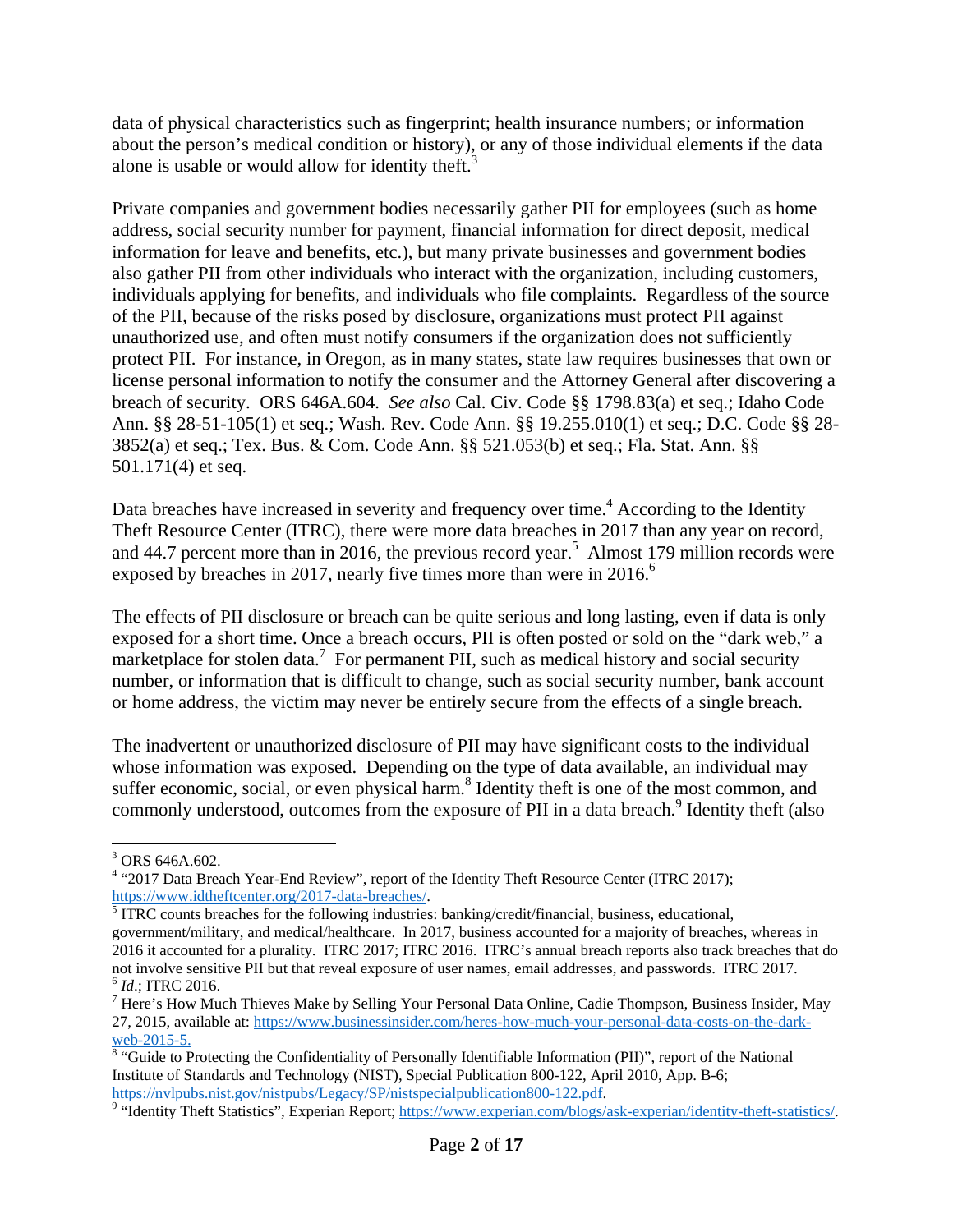known as identity fraud) is defined as the unauthorized use of another person's personal information in a way that involves fraud or deception, typically for financial gain.<sup>10</sup> Identity theft can be extremely expensive, and can also damage a victim's credit or compromise her medical records.11 Addressing and correcting damage resulting from identity theft may also require significant investments of time and money.<sup>12</sup>

Two more increasingly common abuses of PII are "doxing" (or "doxxing") and "swatting."

Doxing is the practice of publishing a person's private documents (or "dox") against the person's wishes.<sup>13</sup> Victims who are doxed become especially vulnerable to threats and harassment and are often forced to shut down online accounts,  $\frac{1}{4}$  change contact information, or even move.<sup>15</sup>

Doxing has become increasingly mainstream in recent years.<sup>16</sup> It is often used to exact revenge or to silence opponents.17 For example, doxing became a popular weapon in the 2014 "GamerGate" controversy, an online movement purportedly concerned with ethics in video game journalism. In GamerGate, "mostly male video-game players began to publish personal information --- including home address and phone numbers --- for women in their community, typically journalists and game designers who they said were unfairly polarizing gaming culture."<sup>18</sup> Doxing became such a prevalent tool in GamerGate that well-known personalities refused to weigh in on the movement for fear of being doxed.<sup>19</sup>

Doxing is often a part of online vigilantism, as well, and frequently results in innocent parties facing threats and harassment. During the search for the Boston Marathon bombers, several innocent individuals were doxed online by internet users who were "investigating" the bombing.<sup>20</sup> Families of the falsely accused were harassed and targeted.<sup>21</sup> In the wake of the

 <sup>10</sup> US DOJ Criminal Division; <u>https://www.justice.gov/criminal-fraud/identity-theft/identity-theft-and-identity-fraud.<br><sup>11</sup> See Footnote 33.<br><sup>12</sup> Id.<br><sup>13</sup> What Doxxing is and Why it Matters, The Economist Explains, Mar. </u>

https://www.economist.com/the-economist-explains/2014/03/10/what-doxxing-is-and-why-it-matters; How "Doxxing" Became a Mainstream Tool in the Culture Wars, Nellie Bowles, New York Times, Aug. 30, 2017,

available at: https://www.nytimes.com/2017/08/30/technology/doxxing-protests.html.<br><sup>14</sup> Why People Ruin Others' Lives by Exposing All Their Data Online, Timothy Revell, New Scientist, Nov. 13, 2017, available at: https://www.newscientist.com/article/2152950-why-people-ruin-others-lives-by-exposing-all-

their-data-online/. 15 Blasey Ford Facing Online Threats, Doxing, Moves Out of Home, Elise Viebeck, *The Mercury News*, Sept. 18, 2018, available at: https://www.mercurynews.com/2018/09/18/blasey-ford-facing-online-threats-doxing-moves-out-

of-home/. 16 How "Doxxing" Became a Mainstream Tool in the Culture Wars, Nellie Bowles, New York Times, Aug. 30, 2017, available at: https://www.nytimes.com/2017/08/30/technology/doxxing-protests.html.<br><sup>17</sup> When Studying Doxing Gets you Doxed, Damon McCoy, Huffington Post, May 1, 2018, available at:

https://www.huffingtonpost.com/entry/opinion-mccoy-doxing-study\_us\_5ae75ec7e4b02baed1bd06cc.<br><sup>18</sup> *Id*.; *see also* https://www.theguardian.com/technology/2014/oct/23/felicia-days-public-details-online-gamergate.<br><sup>19</sup> *Id* 

<sup>&</sup>lt;sup>20</sup> Body of Missing Student at Brown is Discovered, Jess Bidgood, New York Times, April 25, 2013, available at: https://www.nytimes.com/2013/04/26/us/sunil-tripathi-student-at-brown-is-found-dead.html.<br><sup>21</sup> The Real Story of Sunil Tripathi The Boston Bomber Who Wasn't, Traci G. Lee, NBC News, June 22, 2015,

available at: https://www.nbcnews.com/news/asian-america/wrongly-accused-boston-bombing-sunil-tripathys-storynow-being-told-n373141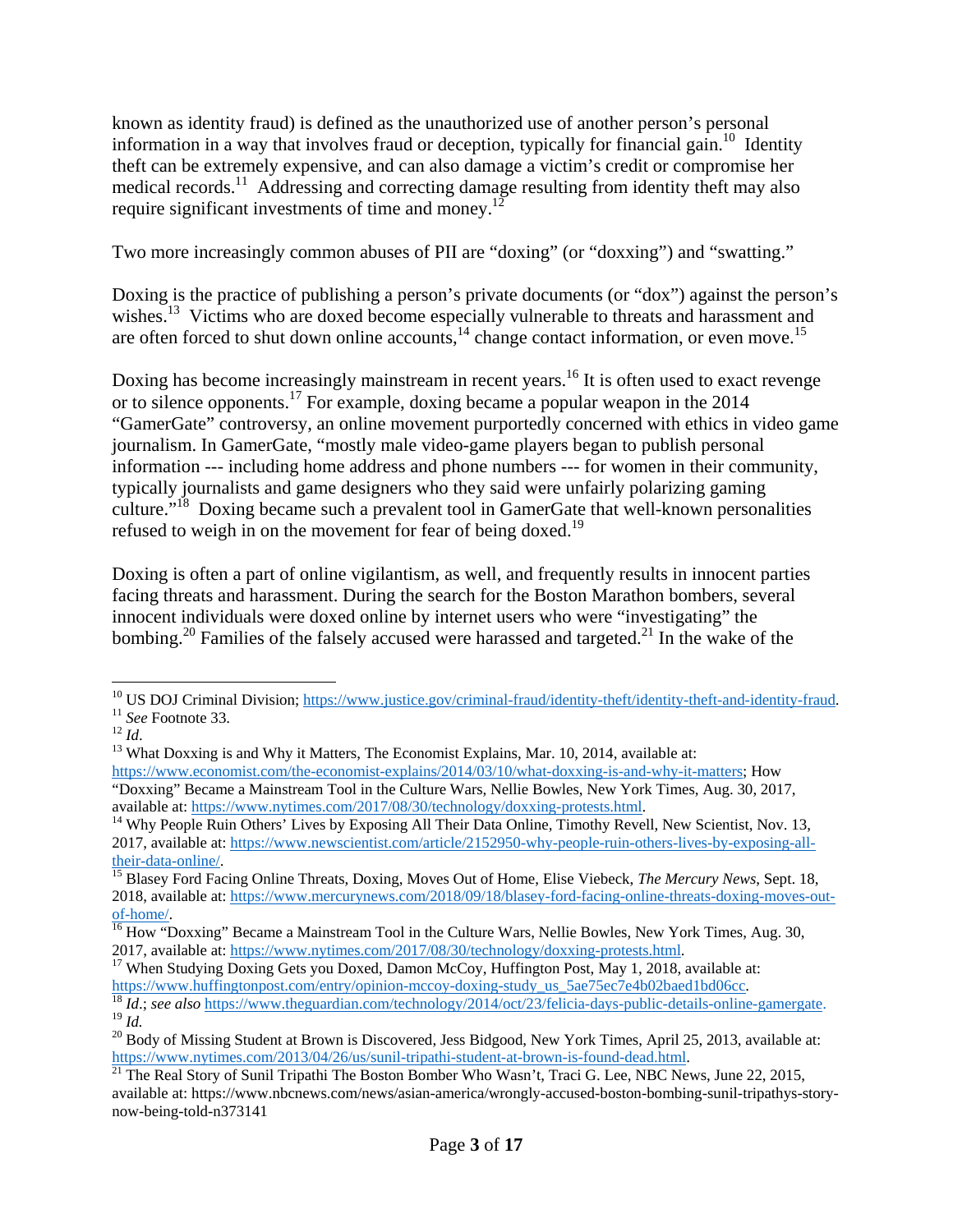Charlottesville white supremacist rallies, many activists took to social media to share photos of marchers and work to identify them.<sup>22</sup> One man, Professor Kyle Quinn, was wrongly identified as one of the white supremacists.<sup>23</sup> His address and contact information were published, his employer was contacted, and he was repeatedly threatened and harassed online.<sup>24</sup> Professor Quinn and his family were forced to leave their home.<sup>25</sup> After the shooting of Michael Brown by a police officer in Ferguson, Missouri, online vigilantes published the names and addresses of the county police chief's family, as well as the name of an entirely innocent individual whom they claimed had shot Mr. Brown.<sup>26</sup>

Doxing can also be motivated by political animosity. Two prominent recent examples of doxing occurred during the confirmation process of now Supreme Court Justice Brett Kavanaugh. In September a Twitter user posted the home address and phone number of Dr. Christine Blasey Ford, accuser of now Supreme Court Justice Brett Kavanaugh. This information was then copied and shared elsewhere on the Internet.<sup>27</sup> Since then, Dr. Ford has frequently been threatened and harassed, and has moved four times. $^{28}$  During the confirmation hearing process, several senators associated with the process were also doxed.<sup>29</sup> Their home addresses and contact information were published on Wikipedia.<sup>30</sup> A former congressional staffer was later arrested for this  $doxing.<sup>31</sup>$ 

A few months later, in a politically motived doxing episode, Tucker Carlson, a prominent conservative commentator, was doxed.<sup>32</sup> Protesters later showed up at his home, threatened his family, and vandalized his property.<sup>33</sup>

There is a long history of government officials, in particular, being doxed.<sup>34</sup> Law enforcement officers have frequently been doxed by both online activists<sup>35</sup> and those under investigation.<sup>36</sup> In

 $^{22}$  Kyle Quinn Hid at a Friend's House After Being Misidentified on Twitter as a Racist, Laura Sydell, NPR, August 17, 2017, available at: https://www.npr.org/sections/alltechconsidered/2017/08/17/543980653/kyle-quinn-hid-at-a-<br>friend-s-house-after-being-misidentified-on-twitter-as-a-rac.

<sup>&</sup>lt;sup>23</sup> *Id.* <sup>24</sup> *Id.* <sup>24</sup> *Id.* <sup>25</sup> *Id.* <sup>25</sup> *Id.* <sup>25</sup> *Id.* <sup>25</sup> *Anonymous Hackers'* Efforts to Identify Ferguson Police Officer Create Turmoil, Nicole Perlroth, New York <sup>26</sup> Anonymous Hackers' Efforts to Identify Times, Aug. 14, 2014, available at:  $\frac{https://www.nytimes.com/2014/08/15/us/ferguson-case-roils-collective-called-  
anonymous.html.  
 $\frac{27}{4}$  Troll Powered Chutative PU$ 

A Troll Doxxed Christine Blasey Ford. Twitter Let Him Back on its Platform in Hours, Jesselyn Cook, Huffington Post, Sept. 20, 2018, available at: https://www.huffingtonpost.com/entry/troll-doxxed-christine-blasey-fordtwitter\_us\_5ba3ba6ee4b069d5f9d0ce92.<br><sup>28</sup> Kavanaugh Accuser Christine Blasey Ford Continues Receiving Threats, Lawyers Say, Tim Mak, NPR, Nov. 8,

<sup>2018,</sup> available at: https://www.npr.org/2018/11/08/665407589/kavanaugh-accuser-christine-blasey-ford-continuesreceiving-threats-lawyers-say

<sup>29</sup> *Ex-Democratic Staffer Charged with Posting Senators' Private Info*, Burgess Everett and Kyle Cheney, Politico, Oct. 3, 2018, available at: https://www.politico.com/story/2018/10/03/gop-senators-doxxing-arrest-868122.<br><sup>30</sup> *Id.*<br><sup>31</sup> *Id.*<br><sup>32</sup> Police Launch Investigation After Antifa Activists Descend on Fox Host Tucker Carlson's H

The CMN, Nov. 8, 2018, available at: https://www.cnn.com/2018/11/08/media/tucker-carlson-protestors/index.html.<br><sup>33</sup> Id.<br><sup>34</sup> See e.g. Anonymous Hackers' Efforts to Identify Ferguson Police Officer Create Turmoil, Nicole P

York Times, Aug. 14, 2014, available at: https://www.nytimes.com/2014/08/15/us/ferguson-case-roils-collectivecalled-anonymous.html.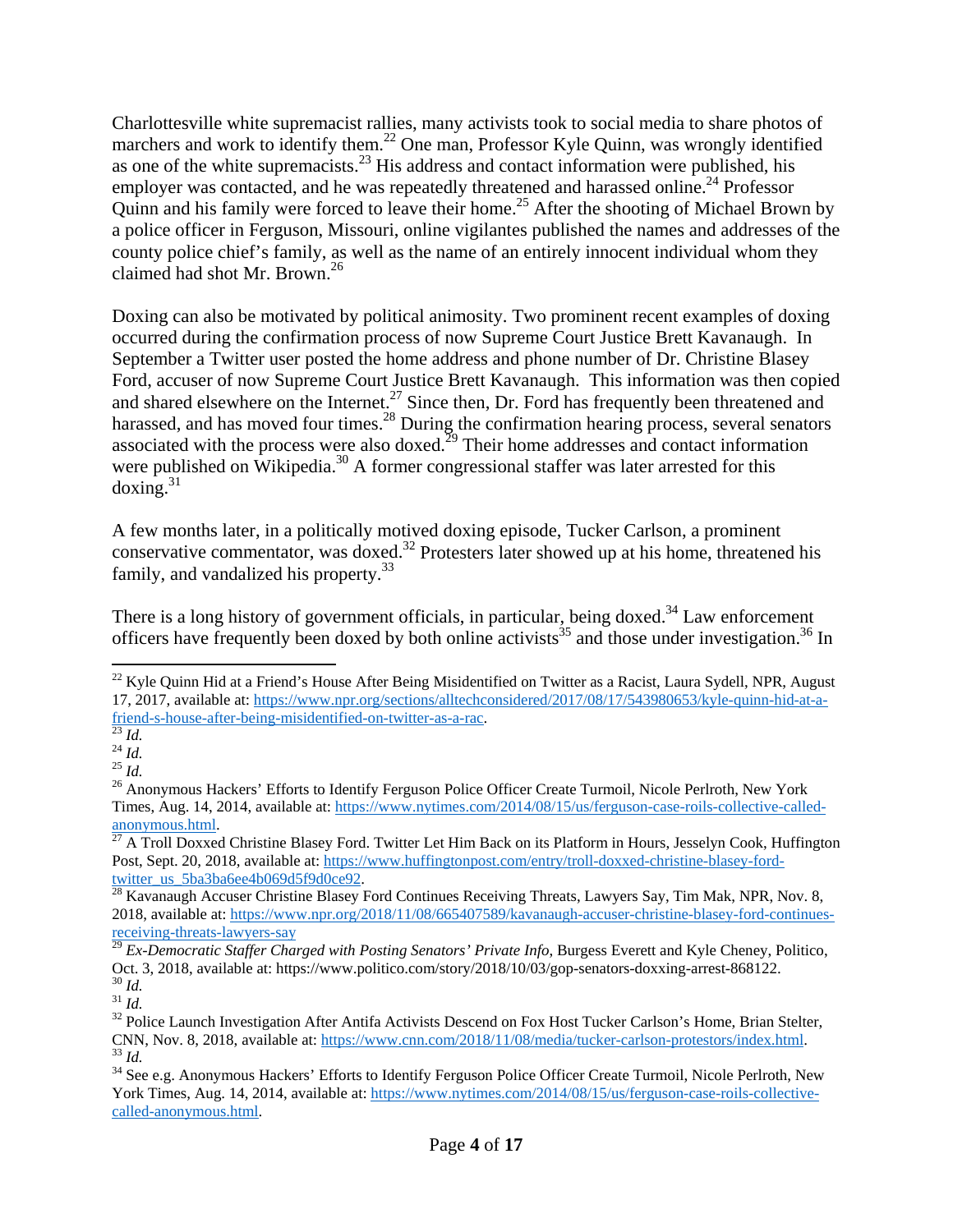response to law enforcement investigations into the group's hacking activities, Anonymous released the private information of more than 7,000 police officers.<sup>37</sup> In 2016, one hacker doxed nearly 30,000 government employees, including employees of the Federal Bureau of Investigation and Department of Homeland Security.38 Locally, in Portland, during the summer of 2018, activists doxed employees of Immigration and Customs Enforcement, posting their home addresses and phone numbers, which resulted in threats of violence and harassment of these employees.<sup>39</sup>

As noted in one recent story regarding the doxing of 2,300 government employees, releasing the PII of government employees creates not only personal safety concerns, but also national security concerns because it allows foreign governments to identify and potentially target U.S. government workers.40

Another use of home address PII, and a favored tactic of the gamer communities online, is swatting, the practice of anonymously contacting emergency services to falsely report a serious or violent incident to draw large numbers of law enforcement or SWAT teams to a victim's home.<sup>41</sup> Swatting started among gamers who broadcast or stream their play live and who "swatted" their opponents because they, and their viewers, were able to watch the potentially violent result.42 Swatting takes doxing to an automatically dangerous and violent level because law enforcement has no way of knowing the report is false, and responds to the call as if the violent threat is real.  $43$  Swatting has led to at least one death.  $44$  Celebrities are swatted regularly,

<sup>39</sup> Portland Activists Post Phone Numbers, Home Addresses of Ice Employees, Morgan Gstalter, The Hill, June 22, 2018, available at: https://thehill.com/blogs/blog-briefing-room/news/393692-portland-activist-posts-home-phonenumbers-addresses-of-ice; *see also* Ice Union Asks Portland Mayor for Police Protection, Anna Spoerre, The Oregonian, Aug. 1, 2018, available at:<br>https://www.oregonlive.com/portland/index.ssf/2018/07/ice asks portland mayor for po.html.

https://www.oregonlive.com/portland/index.ss/2018/2018/ice\_asks\_portland\_mayor\_for\_portland\_mayor\_for\_portland<br><sup>40</sup> The Dox of More than 2,300 Government Employees Might be Worse than We Thought, Lorenzo Franceschi Bicchierai, Motherboard, Nov. 6, 2015, available at: https://motherboard.vice.com/en\_us/article/xyg8wa/the-dox-ofmore-than-2300-government-employees-might-be-worse-than-we-thought.<br><sup>41</sup> Federal Bureau of Investigation, Don't Make the Call: The New Phenomenon of 'Swatting', Feb. 4, 2008,

<sup>&</sup>lt;u> 1989 - Johann Stein, marwolaethau a gweledydd a ganlad y ganlad y ganlad y ganlad y ganlad y ganlad y ganlad</u>

<sup>&</sup>lt;sup>35</sup> *Id.*<br><sup>36</sup> 'Topiary' Released on Bail, Identity Unclear, as Anonymous Reprisals Fall Flat, Kevin Fogarty, IT World, Aug. 1, 2011, available at: https://www.itworld.com/article/2740095/security/-topiary--released-on-bail--identity-unclear-<br>  $\frac{-as-anonymous-reprisals-fall-flat.html}{d}$ .

<sup>&</sup>lt;sup>38</sup> Hacker Doxed Nearly 30,000 Government Agents While You Were Watching the Superbowl, Bryan Clark, The Next Web, Feb. 8, 2016, available at: https://thenextweb.com/insider/2016/02/09/hacker-doxxed-nearly-30000-government-agents-while-you-were-watching-the-super-bowl/.

https://archives.fbi.gov/archives/news/stories/2008/february/swatting020408; and Police Kill a Man at His Home While Responding to a Fake Call, Doug Criss, Carma Hassan, and AnneClaire Stapleton, CNN, Dec. 30, 2017, available at: https://www.cnn.com/2017/12/30/us/kansas-police-shooting-swatting/index.html.

<sup>&</sup>lt;sup>42</sup> Everything You Need to Know About 'Swatting,' the Dangerous So-Called 'Prank' of Calling a Swat Team on Someone, Kaylee Fagan, Business Insider, June 5, 2018, available at: https://www.businessinsider.com/what-doesswatting-mean-2015-3<br> $^{43}$  *Id.* 

<sup>&</sup>lt;sup>44</sup> Police Kill a Man at His Home While Responding to a Fake Call, Doug Criss, Carma Hassan, and AnneClaire Stapleton, CNN, Dec. 30, 2017, available at: https://www.cnn.com/2017/12/30/us/kansas-police-shootingswatting/index.html; Shooting Death in Video Game Leads to a Real One in Kansas, available at: http://www.cnn.com/2018/01/30/us/kansas-swatting-death-affidavit/index.html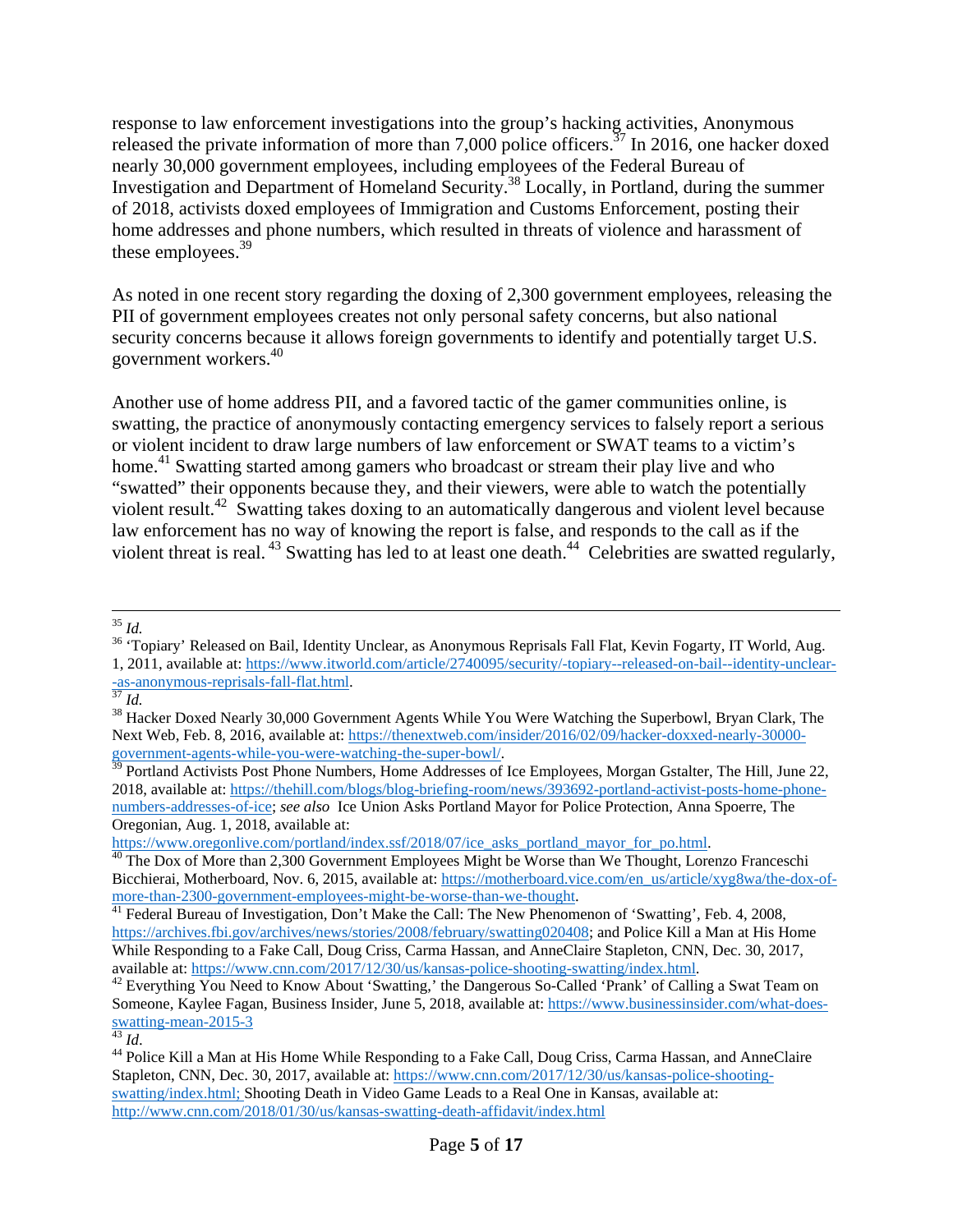but both swatting and doxing are increasingly used against formerly private people who speak out for or against a hot button issue and instantly become public figures.<sup>45</sup>

### **Section II Privacy and Personally Identifiable Information Under the Freedom of Information Act**

• Privacy Under the FOIA, Generally

The Federal Freedom of Information Act ("FOIA") includes two separate exemptions that cover privacy. Exemption 6, protects information about individuals in "personnel and medical files and similar files" when the disclosure of such information "would constitute a clearly unwarranted invasion of personal privacy."<sup>46</sup> Exemption  $7(C)$  is limited to information compiled for law enforcement purposes, and protects personal information when disclosure "could reasonably be expected to constitute an unwarranted invasion of personal privacy."<sup>47</sup>

Both personal privacy exemptions of the FOIA protect not only information which is inherently private, but also an "individual's control of information concerning his or her person."48 Like Oregon's personal privacy exemptions, the FOIA incorporates a balancing test. In evaluating whether or not to withholding information under Exemption 6, agencies are required to conduct a four step analysis: 1.) Determine whether the information in question qualifies as "personnel, medical,  $[or]$  similar files," $^{49}$  2.) Determine whether there is a significant privacy interest in the requested information,<sup>50</sup> 3.) Evaluate the requester's asserted FOIA public interest in disclosure,<sup>51</sup> and 4.) Balance those competing interests to determine whether disclosure "would constitute a clearly unwarranted invasion of personal privacy." Courts have instructed agencies to default to a presumption of disclosure.<sup>52</sup>

The Supreme Court has found that Congress meant for the term "similar file" to be interpreted very broadly, holding that all information that "applies to a particular individual" meets the threshold requirement for Exemption  $6^{53}$ 

• Personally Identifiable Information Generally Protected Under FOIA

Courts have recognized a significant privacy interest under the FOIA in personally identifiable information as a person's name, address, image, computer user ID, phone number, date of birth,

 <sup>45</sup> Boy Admits to 'Swatting' Ashton Kutcher, Justin Bieber, Alan Duke, CNN, Mar. 12, 2013, available at: https://www.cnn.com/2013/03/11/showbiz/kutcher-swatting-conviction/index.html 46 5 U.S.C. 552(b)(6).

 $47\overline{5}$  U.S.C.  $552(b)(7)(C)$ .

<sup>48</sup> *DOJ v. Reporters Comm. for Freedom of the Press*, 489 U.S. 749, 763 (1989).

 $49$  5 U.S.C. 552(b)(6).

<sup>&</sup>lt;sup>50</sup> See Multi Ag Media LLC v. USDA, 515 F.3d 1224, 1229 (D.C. Cir. 2008).<br><sup>51</sup> See NARA v. Favish, 541 U.S. 157, 172 (2004)<br><sup>52</sup> Id.<br><sup>53</sup> U.S. Dept. of State v. Washington Post Co., 456 U.S. 595 at 602 (1982).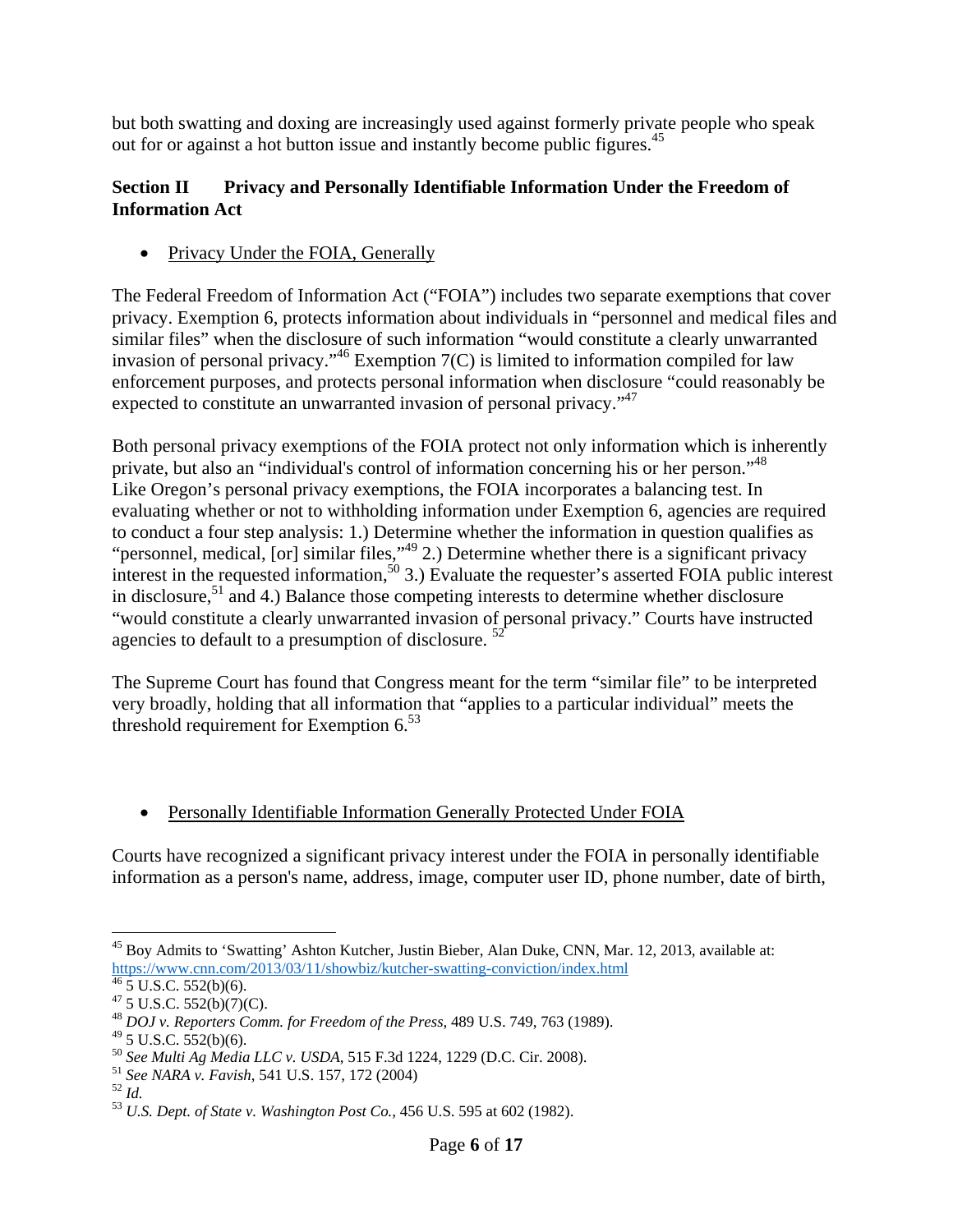criminal history, medical history, and social security number.<sup>54</sup> This information is generally given significant protection and, unless a countervailing FOIA public interest in disclosure is shown.<sup>5</sup>

Outside Individuals Who Contact the Government

Courts have also protected the privacy of outside individuals who contact the government. In *Prudential Locations LLC v. HUD, No-09-16995, 2013 WL 3339618 (9<sup>th</sup> Cir. Oct. 9, 2013), the* Court of Appeals for the Ninth Circuit considered whether to disclose the names of individuals who sent emails to an agency alleging that a business had violated a federal statute. The Court held that the individuals who contacted the agency "could easily be adversely affected if their identities became known."56 The court also noted that the authors were vulnerable "to retaliation such as loss of employment or loss of business" and "the possibility of a civil lawsuit," and that there was a "significant risk of harassment, retaliation, stigma, or embarrassment of the authors if their identities [were] revealed."<sup>57</sup> Other courts have taken a similar stance, finding that individuals who write to the government expressing personal opinions generally have some expectation of confidentiality, and their identities, but not necessarily the substance of their letters, ordinarily have been withheld. $58$ 

However, Courts have often held that names of FOIA requesters<sup>59</sup> and individuals who comment on proposed agency rules should be released.<sup>60</sup>

## • Government Employees

Civilian federal employees who are not involved in law enforcement or sensitive occupations generally have no expectation of privacy regarding their names, titles, grades, salaries, and duty

 <sup>54</sup> *See e.g. id.; Associated Press v. DOJ*, 549 F.3d 62 at 65 ("Personal information, including a citizen's name, address, and criminal history, has been found to implicate a privacy interest cognizable under the FOIA

exemptions.")<br>  $^{55}$  *See 1d.*<br>  $^{56}$  *Id.* at \*7.

<sup>55</sup> *See Id.* <sup>56</sup> *Id.* at \*7. 57 *Id.* <sup>58</sup> *See, e.g., Lakin Law Firm, P.C. v. FTC*, 352 F.3d 1122, 1125 (7th Cir. 2003) (finding that the "core purposes" of the FOIA would not be served by the release of the names and addresses of persons who complained to the FTC about "cramming"); *Strout v. U.S. Parole Comm'n,* 40 F.3d 136, 139 (6th Cir. 1994) (articulating public policy against disclosure of names and addresses of people who write Parole Commission opposing convict's parole); *Carter, Fullerton & Hayes LLC v. FTC*, 520 F. Supp. 2d 134, 145 n.4 (D.D.C. 2007) ("Consumers making complaints with the FTC have an expectation that it will protect their personal information."); *Kidd v. DOJ*, 362 F. Supp. 2d 291, 297 (D.D.C. 2005) (protecting names and addresses of constituents in letters written to their congressman); *Voinche v. FBI*, 940 F. Supp. 323, 329-30 (D.D.C. 1996) ("There is no reason to believe that the public will obtain a better understanding of the workings of various agencies by learning the identities of . . . private citizens who wrote to government officials . . . ."), aff'd per curiam, No. 96-5304, 1997 WL 411685 (D.C. Cir. June 19, 1997).

 $^{59}$  *Agee v. CIA*, 1 Gov't Disclosure Serv. (P-H)  $\parallel$  80,213 at 80,532 (D.D.C. Jul. 23, 1980) ("FOIA requesters . . . have no general expectation that their names will be kept private.")

<sup>60</sup> *Alliance for the Wild Rockies v. Dep't of the Interior*, 53 F. Supp. 2d 32, 36-37 (D.D.C. 1999) (concluding that commenters to proposed rulemaking could have little expectation of privacy when rulemaking notice stated that complete file would be publicly available).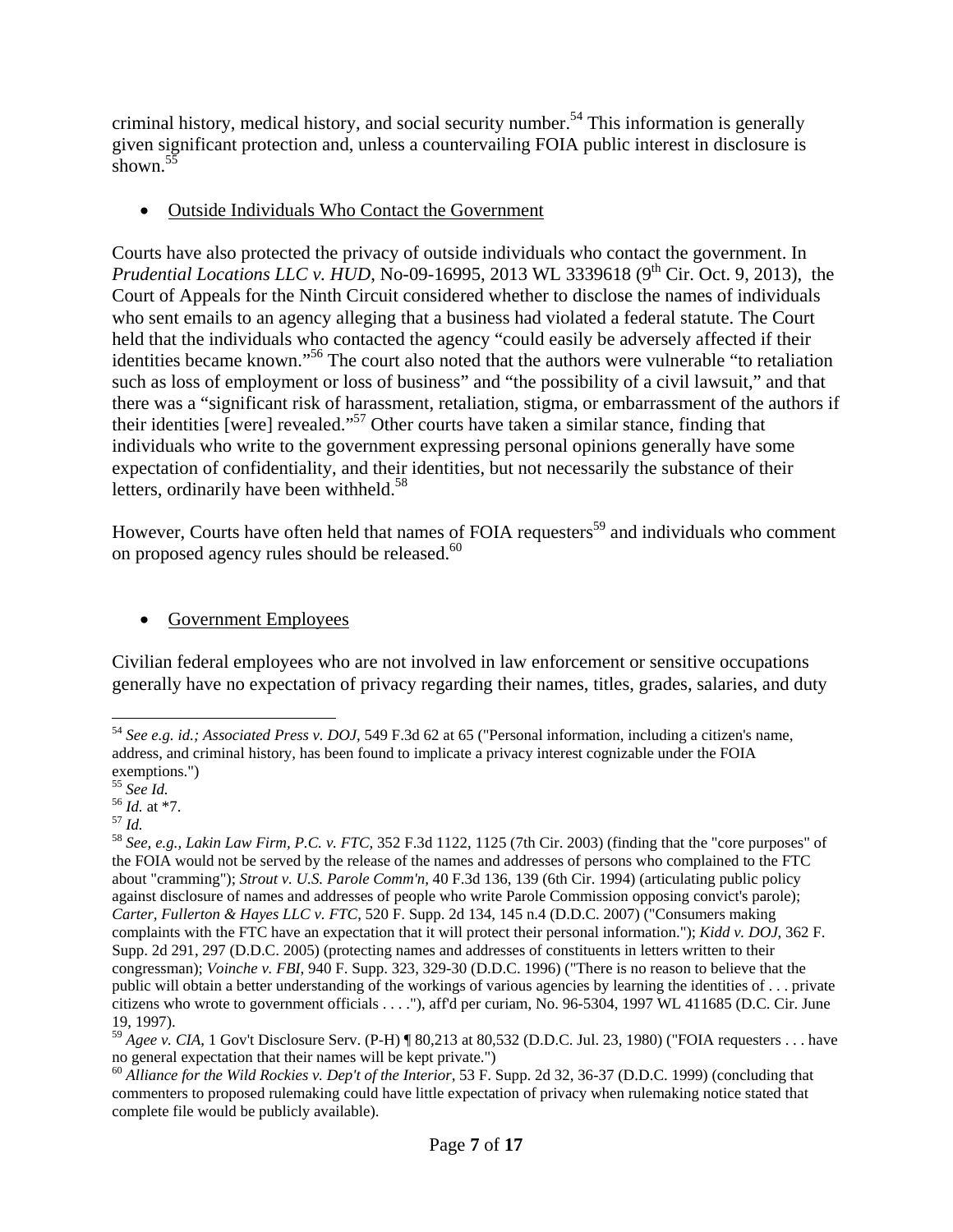stations as employees<sup>61</sup> or regarding the parts of their successful employment applications that show their qualifications for their positions.<sup>62</sup> However, those employees have a protectable privacy interest in purely personal details that do not shed light on agency functions. The U.S. Supreme Court has recognized the sensitivity of employee's home addresses, in particular, finding that "[d]isclosure of the addresses would not appreciably further the citizens' right to be informed about what their Government is up to and, indeed, would reveal little or nothing about the employing agencies or their activities." $\dot{6}$ <sup>3</sup> Other courts have also protected private contact information of government employees, including signatures, personal phone numbers, personal email addresses, dates of birth, social security numbers, insurance and retirement information, and marital status.<sup>64</sup> Courts generally have recognized the sensitivity of information contained in personnel-related files and have accorded protection to the personal details of a federal employee's service.<sup>65</sup> Generally, federal employees have a privacy interest in their job performance evaluations, even if the evaluations are favorable.<sup>66</sup> Information related to misconduct and mistakes, though, may be released if public interest justifies its release, particularly if the officials involved are high level officials.<sup>67</sup>

<sup>61</sup> *See* OPM Regulation, 5 C.F.R. § 293.311 (2011) (specifying that certain information contained in federal employee personnel files is generally available to public); see also FLRA v. U.S. Dep't of Commerce, 962 F.2d 1055, 1059-61 (D.C. Cir. 1992) (noting that performance awards "have traditionally been subject to disclosure"); Core v. USPS, 730 F.2d 946, 948 (4th Cir. 1984) (finding no substantial invasion of privacy in information identifying successful federal job applicants).

<sup>&</sup>lt;sup>62</sup> See Knittel v. IRS, No. 07-1213, 2009 WL 2163619, at \*6 (W.D. Tenn. July 20, 2009) (holding that agency is incorrect in its assertion that it is only required to disclose information about employees specifically listed in OPM's regulation, as categories mentioned there are "not meant to be exhaustive"); *Cowdery, Ecker & Murphy, LLC v. Dep't of Interior*, 511 F. Supp. 2d 215, 219 (D. Conn. 2007) ("Because exemption 6 seeks to protect government employees from unwarranted invasions of privacy, it makes sense that FOIA should protect an employee's personal information, but not information related to job function.")<br>
<sup>63</sup> DOD v. FLRA, 510 U.S. 487, 500 (1994).

<sup>&</sup>lt;sup>64</sup> Pub. Emps. for Envtl. Resp. v. U.S. Sec. Int'l Boundary & Water Comm'n, 839 F. Supp. 2d 304, 323-24 (D.D.C. 2012) (protecting private contact information of emergency personnel whose names appear in emergency action plans); *Wilson v. United States Air Force*, No. 08-324, 2009 WL 4782120, at \*4 (E.D. Ky. Dec. 9, 2009) (finding that signatures, personal phone numbers, personal email addresses, and government email addresses were properly redacted); *Kidd v. DOJ*, 362 F. Supp. 2d 291, 296-97 (D.D.C. 2005) (home telephone number); *Barvick v. Cisnero*s, 941 F. Supp. 1015, 1020 (D. Kan. 1996) (personal information such as home addresses and telephone numbers, social security numbers, dates of birth, insurance and retirement information, reasons for leaving prior employment, and performance appraisals); *Stabasefski v. United States*, 919 F. Supp. 1570, 1575 (M.D. Ga. 1996) (names of FAA employees who received Hurricane Andrew assistance payments); *Plain Dealer Publ'g Co. v. U.S. Dep't of Labor*, 471 F. Supp. 1023, 1028-30 (D.D.C. 1979) (medical, personnel, and related documents of employees filing claims under Federal Employees Compensation Act); *Info. Acquisition Corp. v. DOJ*, 444 F. Supp. 458, 463-64 (D.D.C.

<sup>1978) (&</sup>quot;core" personal information such as marital status and college grades). 65 *See*, e.g., *Ripskis v. HUD*, 746 F.2d 1, 3-4 (D.C. Cir. 1984) (names and identifying data contained on evaluation forms of HUD employees who received outstanding performance ratings); *Ferrigno v. DHS*, No. 09-5878, 2011 WL 1345168, at \*8 (S.D.N.Y. Mar. 29, 2011) (determining that "the Supervisor, the Investigator, and the interviewees whose statements are recorded in the memoranda at issue all have a more than de minimus privacy interest in these memoranda, as being identified as part of Plaintiff's [employment-related harassment] complaint could subject them to embarrassment and harassment"). $^{66}$   $\emph{Id.}$ 

<sup>66</sup> *Id.* <sup>67</sup> *See*, e.g., *CASA de Maryland, Inc. v. DHS*, 409 F. App'x 697 (4th Cir. 2011) (per curiam) (affirming district court's decision ordering disclosure of names contained in an internal investigation report authored by DHS's Office of Professional Responsibility in light of evidence produced by plaintiff indicating that agency impropriety might have occurred).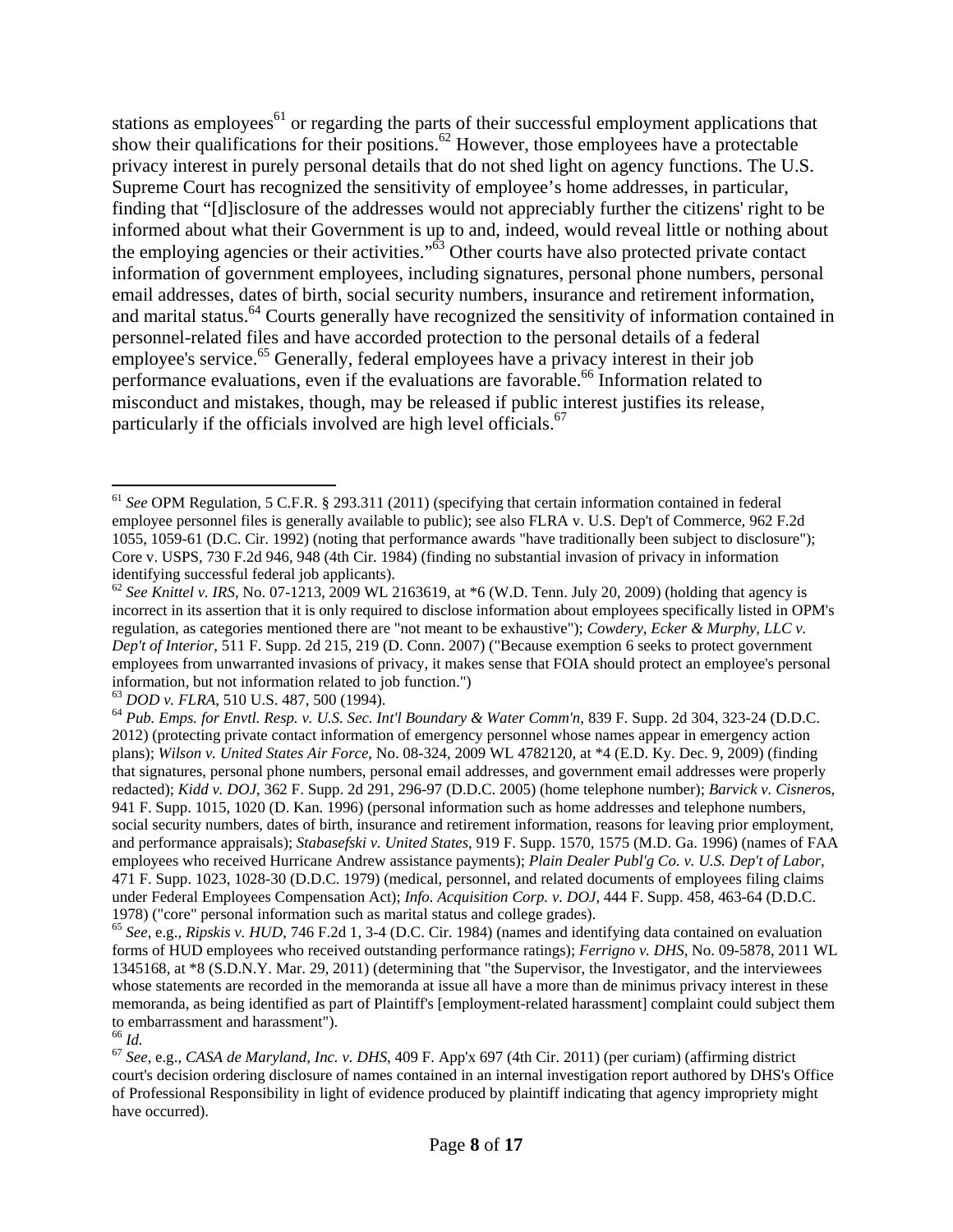• Distinction Between Government Employees and the Public

Notably there appears to be no distinction under FOIA for government employees vs. members of the public. Both qualify for personal privacy protection under FOIA's exemptions. The only distinction is that sometimes the FOIA public interest in disclosure of information about government employees may be higher, which could tip the balance in favor of disclosure.<sup>68</sup>

• Practical Obscurity

The FOIA's broad conception of privacy also encompasses the doctrines of "practical obscurity." In *United States Department of Justice v. Reporters Committee for Freedom of the Press*, 489 U.S. 749 (1989), the Supreme Court found a strong privacy interest in the nondisclosure of records of a private citizen's criminal history, despite the fact that "the information may have been at one time public," because it had "over time become 'practically obscure.'"

Similarly, just because a piece of information could be found elsewhere, such as through a private commercial background check or a search of individual courthouse files, that doesn't necessarily mean it is ineligible for protection under FOIA's privacy exemptions. As the Supreme Court held, individuals can have a cognizable privacy interest in identifying information "that might be found after a diligent search of courthouse files, county archives, [. . .] local police stations," and other publicly available sources of information, but otherwise is not readily available to the public.<sup>69</sup> The Court noted that if such items of information actually "were 'freely available' there would be no need to invoke the FOIA to obtain access to" them.<sup>70</sup> The Supreme Court has specifically applied this to federal employee's home addresses even though they "often are publicly available through sources such as telephone directories and voter registration lists."<sup>71</sup>

# **Section III Personally Identifiable Information Under State Public Records Laws**

In order to keep this research project manageable, for the purposes of this section of the report, the Office has limited its research to exemptions that deal with personal contact information, a smaller subset of PII. Public records exemptions related to personal contact information for all states besides Oregon, as well as the District of Columbia (which maintains its own public records law for local authorities) were surveyed. Generally, all jurisdictions surveyed exempt at least some records containing personal contact information from disclosure, often from the same categories as used in Oregon, although the manner in which it is done varies across jurisdictions.

Oregon's public records law contains numerous exemptions, with many encompassing personal contact information. Twenty-two personal contact information exemptions are currently under review by the Sunshine Committee. This survey has adopted the same definition of personal contact information as used by the Sunshine Committee: information that includes an individual's residential and mailing address(es), personal email address(es) and personal

 <sup>68</sup> *Stern v. FBI*, 737 F.2d 84 (D.C. Cir. 1984). 69 *Id.* at 764. 70 *Id.* <sup>71</sup> *DOD v. FLRA*, 510 U.S. 487, 500 (1994).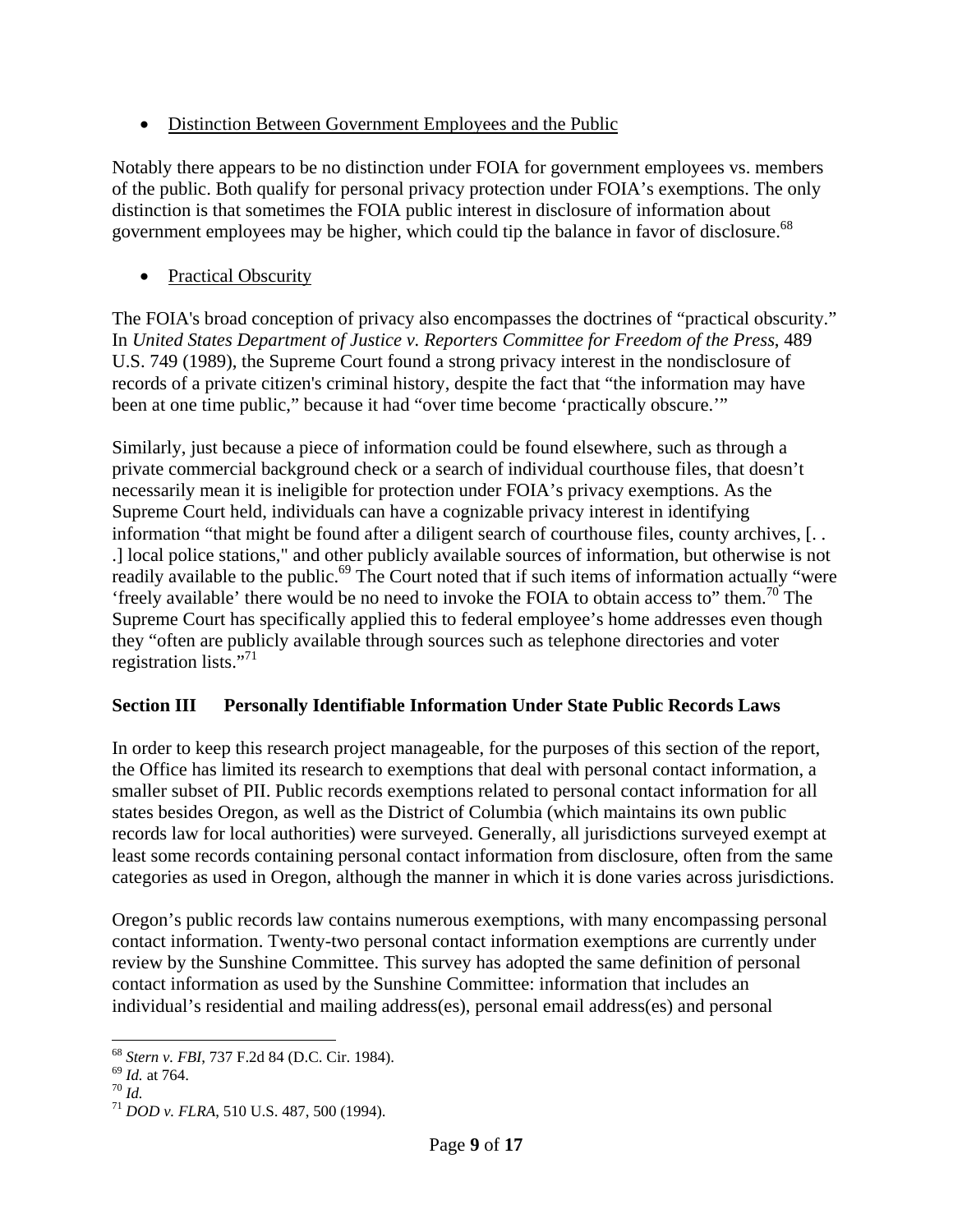telephone number(s).<sup>72</sup> These exemptions, both in Oregon and other jurisdictions, often incorporate other types of related PII as well, such as social security numbers and dates of birth.

The personal contact information exemptions identified in other jurisdictions' public records statutes were compared with the exemptions under review by the Sunshine Committee, and the same or similar exemptions were noted.<sup>73</sup> To organize the copious amount of information derived from the comparison of exemptions, this survey groups the twenty two Oregon exemptions below based on the frequency with which their comparable exemptions occur in other jurisdictions, accompanied in some instances with commentary noting the way the information is exempted elsewhere<sup>74</sup>:

- Commonly exempted by other jurisdictions
- ORS 192.345(29) The electronic mail address of a student who attends a state institution of higher education listed in ORS 352.002 or Oregon Health and Science University.

*Commentary for ORS 192.345(29)*: Other jurisdictions frequently exempt education records in their entirety, or the PII in the records, or the PII in the records only if disclosure would lead to the identification of an individual in a public school or that represents an unlawful invasion of privacy. For some jurisdictions, this is done only at the primary or higher education level. In addition, while some jurisdictions specify exempt personal contact information to include or only be personal email addresses, others vary and may include categories of personal contact information other than email addresses or merely state that information akin to that of a "personal nature" is exempt.

ORS 192.355(12) Employee and retiree address, telephone number and other nonfinancial membership records and employee financial records maintained by the Public Employees Retirement System pursuant to ORS chapters 238 and 238A.

*Commentary for ORS 192.355(12)*: Commonly exempted to the extent that other jurisdictions specifically refer to current employee, not retirees. However, there is significant variation in other jurisdictions from a total ban on disclosing this information, to a ban only on disclosing PII or PII if it is an unlawful invasion of privacy, to a total ban on disclosure, but only for law enforcement and/or public safety officials. Furthermore, in some jurisdictions, an employee must affirmatively communicate with their employer and/or government agencies in possession of

  $72$  April 30, 2018 memorandum from Michael Kron to Oregon Sunshine Committee Members entitled "Exemptions" to be Reviewed at May 16, 2018 Meeting"; https://www.doj.state.or.us/wp-content/uploads/2018/05/OSC\_2018-05-  $\frac{16}{73}$  Although additional public records exemptions may be found in other jurisdictions' statutes besides their public  $\frac{16}{73}$ 

records law, as well as in case law, examination of these sources was beyond the scope of this survey. Therefore, the occurrence of exemptions comparable to Oregon's may vary nationally at an overall rate different than as noted by this survey.

<sup>&</sup>lt;sup>74</sup> Certain Oregon personal information exemptions may appear in more one category if they encompass more than one type of exemption.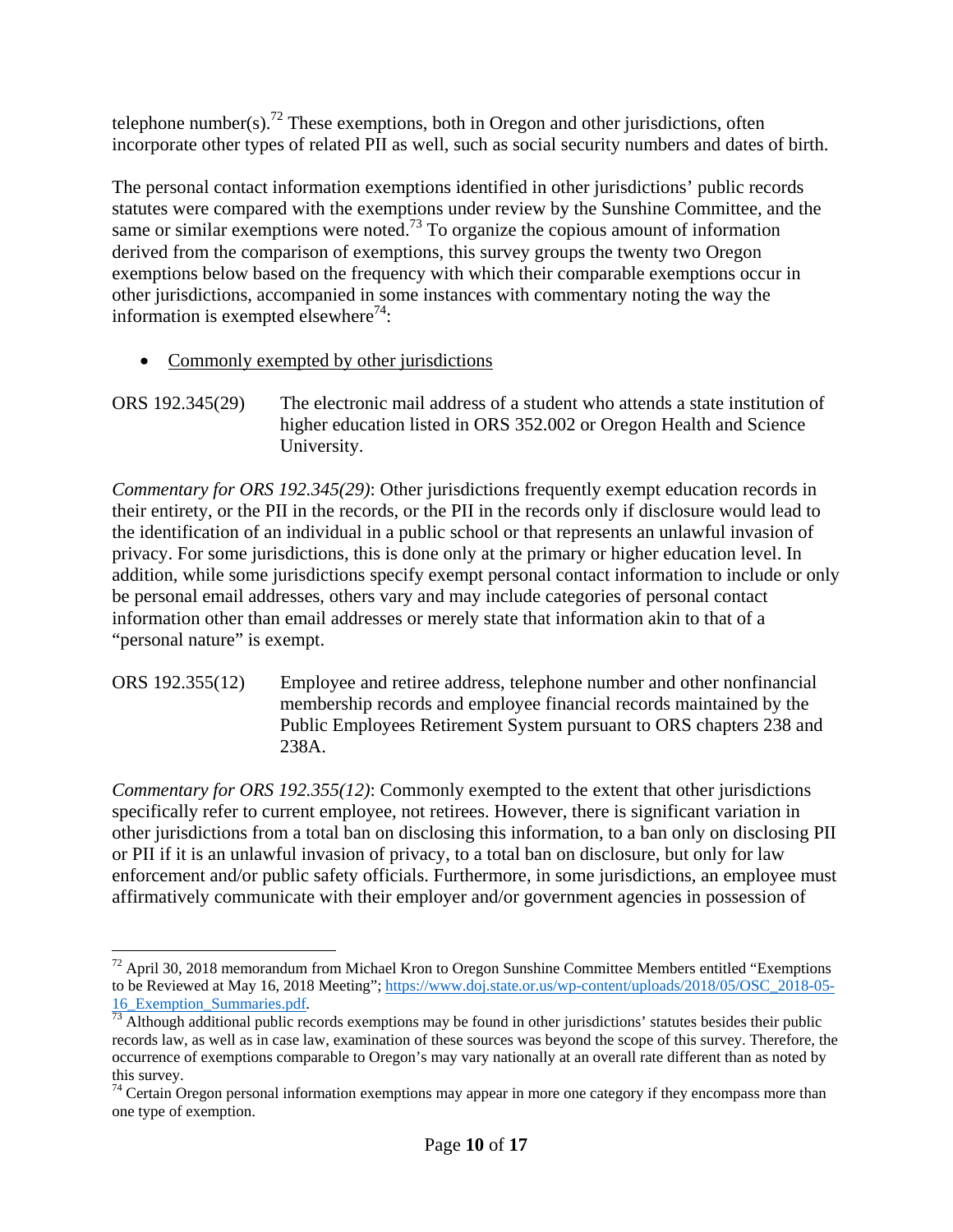their information to exclude it from disclosure, either at the outset of their employment or after they are notified that the information has been requested in a public records request.

ORS 192.355(3) Upon compliance with ORS 192.437, public body employee or volunteer residential addresses, residential telephone numbers, personal cellular telephone numbers, personal electronic mail addresses, driver license numbers, employer-issued identification card numbers, emergency contact information, Social Security numbers, dates of birth and other telephone numbers contained in personnel records maintained by the public body that is the employer or the recipient of volunteer services.

*Commentary for ORS 192.355(3)*: Commonly exempted for public employees only, not volunteers.

- ORS 403.135(2) Automatic telephone number identifications received by public safety answering points are confidential and are not subject to public disclosure unless and until an official report is written by the public or private safety agency and that agency does not withhold the telephone number under ORS 192.311 to 192.478 or other state and federal laws. The official report of a public safety answering point may not include nonpublished or nonlisted telephone numbers. The official report of a public or private safety agency may not include nonpublished or nonlisted telephone numbers. Nonpublished or nonlisted telephone numbers are not otherwise subject to public disclosure without the permission of the subscriber.
- ORS 403.135(5)(5) Subscriber information acquired by a 9-1-1 jurisdiction for the purpose of providing emergency communications services under ORS 403.105 to 403.250 is not subject to public disclosure and may not be used by other public agencies except: (a) To respond to an emergency call; (b) To respond to an emergency situation that involves the risk of death or serious physical harm to an individual, as provided in ORS 403.132; or (c) To notify the public of an emergency by utilizing an automated notification system if a provider has provided subscriber information to the 9-1-1 jurisdiction or emergency services provider.
- ORS 350.278 Social security numbers of college students.
- ORS 350.280 Social security number of community college students.

*Commentary for ORS 350.278 and 350.280:* Although some exemptions for the disclosure of the personal contact information in records for college students may be common in other jurisdictions, similar to the commentary for ORS 192.345(29), above, the form of the exemption varies; i.e., it may not be specific to a student's social security number, but more generally to the entire file, PII in the file, or PII in a file if disclosure is an unwarranted invasion of privacy.

ORS 192.355(23) Contact information of library patrons.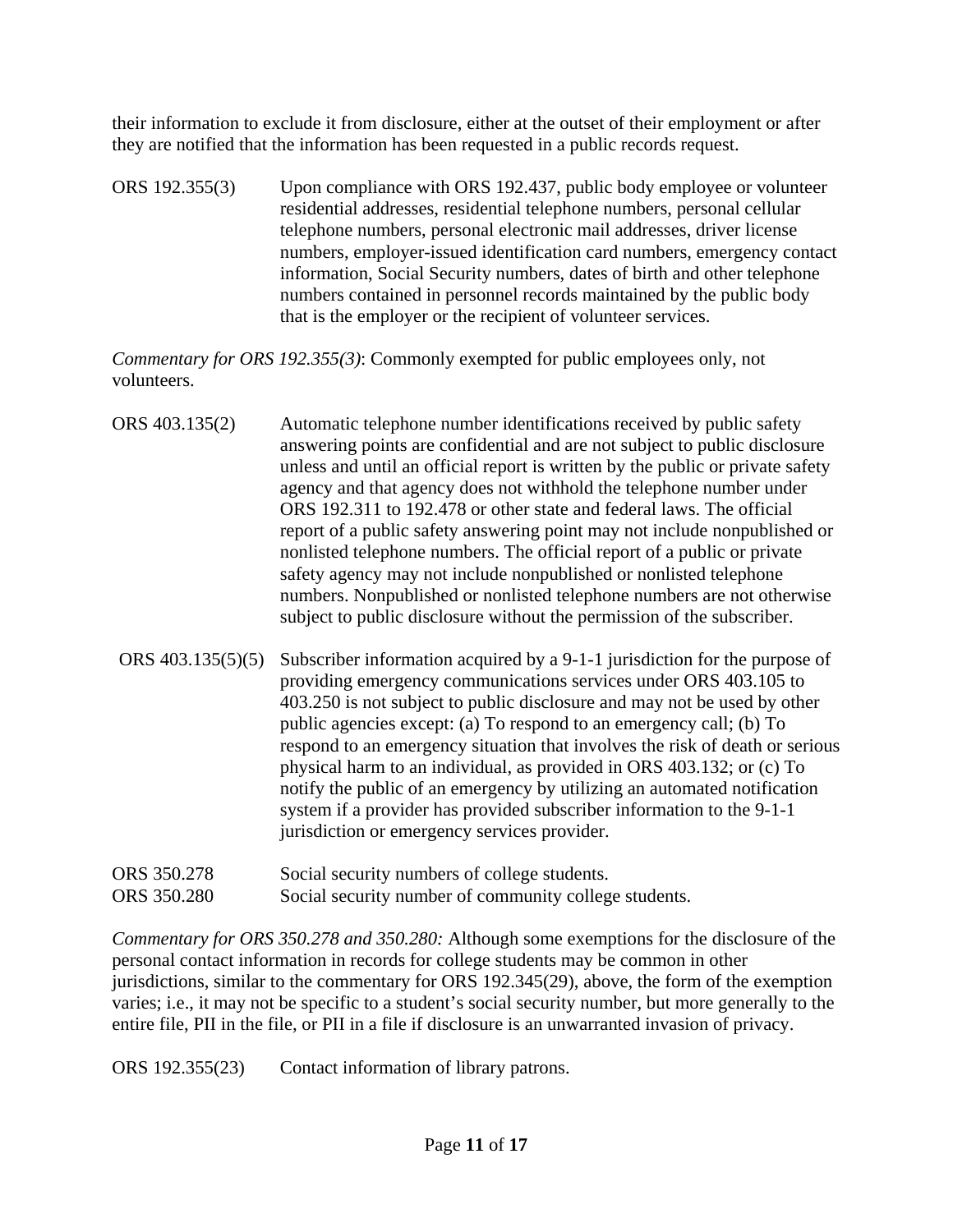ORS 192.355(28) Personal and contact information of public utility customers.

• Sometimes exempted by other jurisdictions

ORS 192.345(25) The home address, professional address and telephone number of a person who has or who is interested in donating money or property to the Oregon University System.

*Commentary for ORS 192.345(25)*: Similar exemptions exist for donors in other jurisdictions for higher education institutions specifically or government agencies generally.

- ORS 676.405(2)(2) Notwithstanding ORS 192.311 to 192.478, a health professional regulatory board may, at its discretion, release or withhold the personal electronic mail address, home address and personal telephone number for a person licensed, registered or certified by the board. If the personal electronic mail address, home address or personal telephone number is requested for a public health or state health planning purpose, the board shall release the information
	- Infrequently exempted by other jurisdictions
- ORS 192.355(12) Employee and retiree address, telephone number and other nonfinancial membership records and employee financial records maintained by the Public Employees Retirement System pursuant to ORS chapters 238 and 238A.

*Commentary for ORS 192.355(12)*: To the extent that other jurisdictions' specifically refer to the same or similar information of a retiree or former public employee.

- ORS 192.355(29) A record of the street and number of an employee's address submitted to a special district to obtain assistance in promoting an alternative to single occupant motor vehicle transportation.
- ORS192.355(40)(a) Electronic mail addresses in the possession or custody of an agency or subdivision of the executive department, as defined in ORS 174.112, a local government or local service district, as defined in ORS 174.116, or a special government body, as defined in ORS 174.117. (b) This subsection does not apply to electronic mail addresses assigned by a public body to public employees for use by the employees in the ordinary course of their employment.

*Commentary for ORS 192.355(40(a)*: Personal contact information is frequently exempted in some manner by most jurisdictions, but few specifically protect all email addresses in all instances.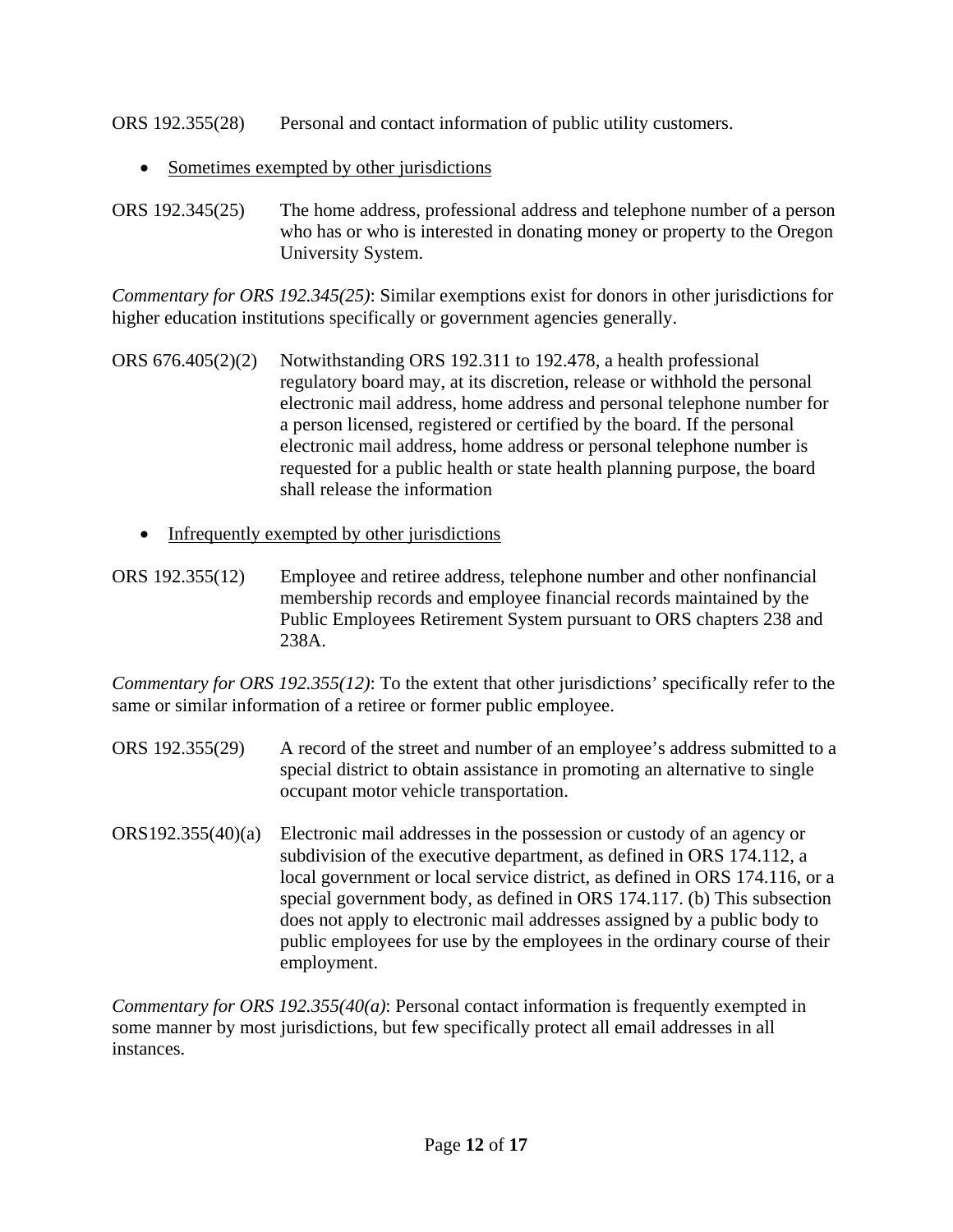- ORS 192.365 (1) Upon compliance with ORS 192.363, a public body that is the custodian of or is otherwise in possession of the following information pertaining to a home care worker as defined in ORS 410.600, an operator of a child care facility as defined in ORS 329A.250, an exempt family child care provider as defined in ORS 329A.430 or an operator of an adult foster home as defined in ORS 443.705 shall disclose that information in response to a request to inspect public records under ORS 192.311 to 192.478: (a) Residential address and telephone numbers; (b) Personal electronic mail addresses and personal cellular telephone numbers; (c) Social Security numbers and employer-issued identification card numbers; and (d) Emergency contact information. (2) Subsection (1) of this section does not apply to the Judicial Department or the Department of Transportation or to any records in the custody of the Judicial Department or the Department of Transportation.
- ORS 802.177 Personal information contained in motor vehicle records.
- ORS 802.181 Redisclosure of information contained in motor vehicle records.
- ORS 802.195 Social security numbers in motor vehicle records.
	- Never exempted by other jurisdictions
- ORS 165.673 No law enforcement agency shall disclose lists of telephone numbers produced by a pen register or trap and trace device except in the performance of a law enforcement function or as otherwise provided by law or order of a court.
- ORS 192.355(3) Upon compliance with ORS 192.437, public body employee or volunteer residential addresses, residential telephone numbers, personal cellular telephone numbers, personal electronic mail addresses, driver license numbers, employer-issued identification card numbers, emergency contact information, Social Security numbers, dates of birth and other telephone numbers contained in personnel records maintained by the public body that is the employer or the recipient of volunteer services.

*Commentary for ORS 192.355(3)*: Never exempted to the extent that other jurisdictions specifically refer to volunteer, not public body employee.

- ORS 646.574(3)(3) Information about a party (to a do-not-call list) is confidential. The Attorney General may not disclose information about a party.
- ORS 107.840 Social security numbers of parties to divorce actions in court records.
- ORS 192.345(28) Social security numbers of parties to divorce actions in court records.
- ORS 432.360 Social security numbers of parties to divorce actions in county records.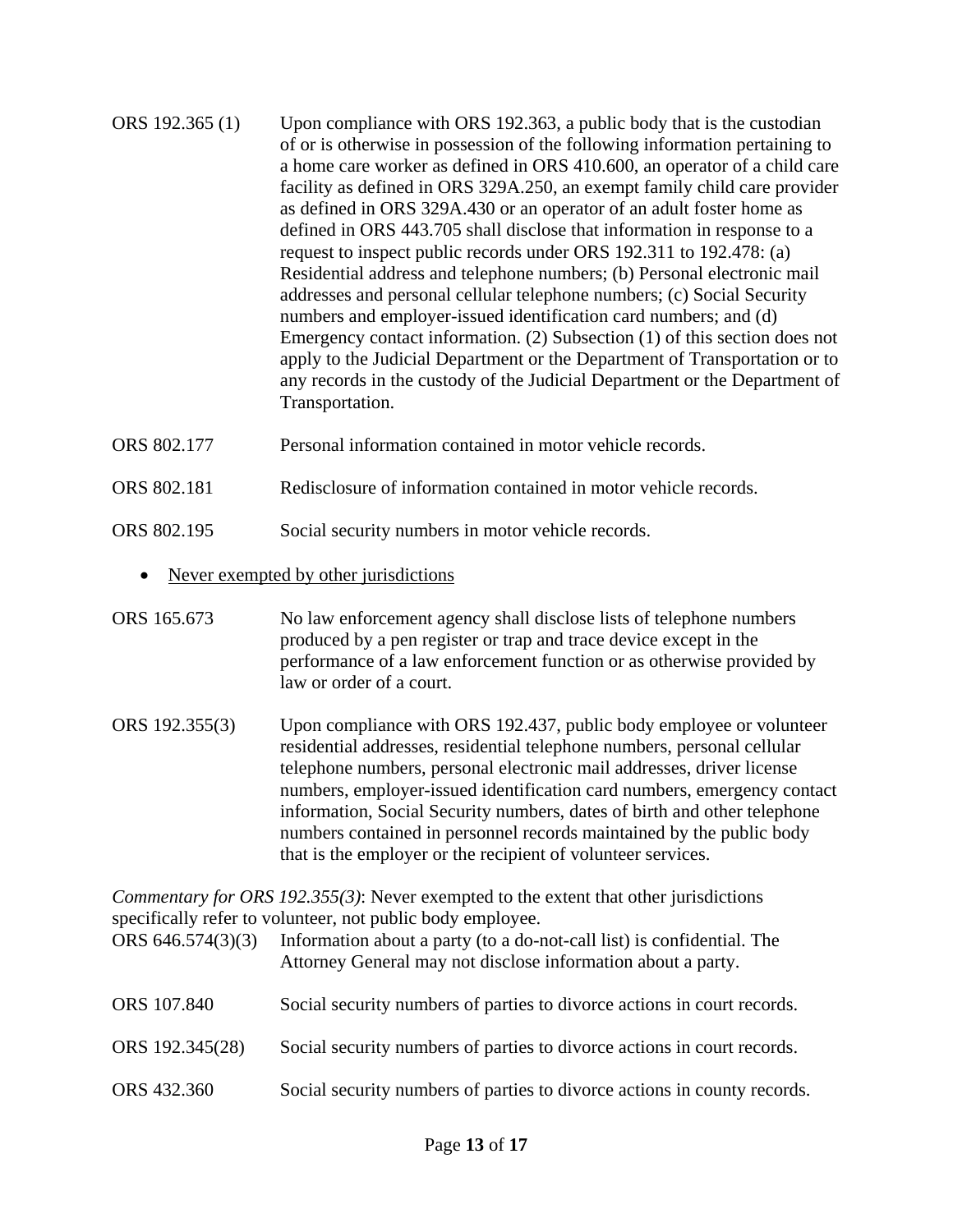### **Section IV Selective Waiver of Conditional Exemptions**

Some public records in Oregon are conditionally exempt from disclosure, and may be disclosed upon satisfying a balancing test that weighs a recognized governmental or private interest in confidentiality against the public interest in disclosure. Under consideration by the Sunshine Committee is whether a public body may selectively waive an exemption and disclose a conditionally exempt record to an individual requestor to use for a specific purpose that satisfies such a test, while restricting the requestor from using the record in any other way. Although this is not a settled matter in Oregon law, there is currently no prohibition that prevents a public body from waiving an exemption and disclosing a conditionally exempt record in this manner. Other states surveyed impose various limitations on disclosure.

Many of the over 550 exemptions to disclosure of a public record are contained in ORS sections 192.345 and 192.355. All of the exemptions in ORS 192.345 and several in ORS 192.355 are conditional, and require satisfaction of a balancing test before they may be waived. A public body's determination to waive an exemption under the balancing tests in these sections is factspecific and each request must be considered on a case-by-case basis. Therefore, while some requests may be granted, others will not be, and a public body may disclose a record to a successful requestor while preserving the exemption as to the public generally. Absent a prohibition in Oregon's public record law, it follows that a public body may also selectively waive an exemption only for the stated purpose in the request that satisfied the balancing test, while restricting the requestor from using the record for any other purpose that was not considered and/or did not satisfy the balancing test. In doing so, the exemption could be preserved by the public body except for the basis under which the waiver was granted.

Although this issue has not been the subject of legislation or extensive litigation, it has been the opinion of the Oregon Attorney General that provision of conditionally exempt public records to a specific requestor does not create a general public waiver of an exemption as to that record:

"A public body occasionally may wish to disclose an exempt public record to a specific private individual, but not to the public at large. The question then arises whether, by selectively disclosing an exempt record, the public body loses its discretionary power to claim the exemption as to other requesters. We have concluded that, under certain circumstances, the public body still retains that power, stating: '[W]here limited disclosure of a public record does not thwart the policy supporting the exemption, the public body does not thereby waive its prerogative not to disclose the record to others."<sup>75</sup>

Determining whether disclosure would thwart the policy (of maintaining a recognized governmental or private interest in confidentially) supporting an exemption occurs when undertaking the balancing test contained within that exemption. Although the burden of proof may reside with either the public body or requestor depending on which exemption is at issue,

<sup>&</sup>lt;sup>75</sup> Attorney General's Public Records and Meetings Manual, November 2014 edition, p. 119, citing to Letter of Advice dated March 29, 1988, to W.T. Lemman, Executive Vice Chancellor.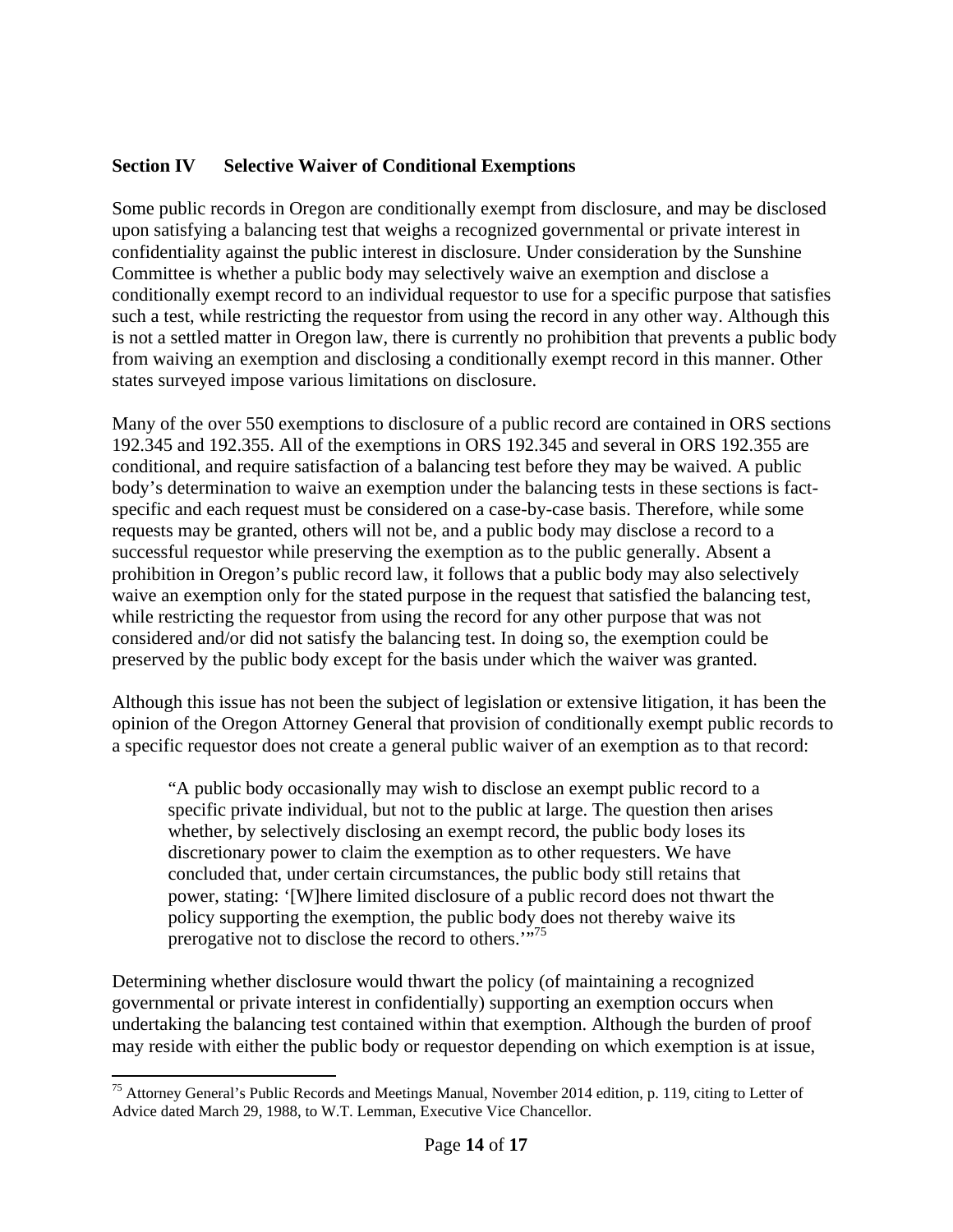any waiver would still occur only upon satisfaction of the test and only for the specific request under consideration. That is why the test must be fact driven, and by its very nature include a review of the purpose and purported usage of the record subject to the request for disclosure. This variability as to waiving an exemption was recognized by the Oregon Court of Appeals in *Oregonian Publishing Company v. Portland School District No. 1J*, 152 Or.App. 135, 142 (1998), in which it held that "there is no blanket principle that applies to waiver under the Oregon public records inspection law."

Therefore, it is clear that disclosure of a conditionally exempt record in Oregon can be selective, with different outcomes for the same record depending on the requestor and the nature of the request. Moreover, the exemption always resides with the public body, and is retained even when a waiver is granted in a particular instance.<sup>76</sup> As such, disclosure of a conditionally exempt public record as to one is not disclosure as to all, i.e., the public generally, and the exemption remains with the public body, even after a waiver is granted.

There is currently no provision in Oregon's public records law that prohibits a public body from going a step further to ensure that conditionally exempt records are used in the manner that led to a waiver by restricting usage of the disclosed record for anything other than what was authorized by the waiver. A law similar to this ability to restrict disclosure can be found in Georgia's Open Records Act, section 50-18-72(20)(C), which states:

"Records and information disseminated pursuant to this paragraph maybe used only by the authorized recipient and only for the authorized purpose. Any person who obtains records or information pursuant to the provisions of this paragraph and knowingly and willfully discloses, distributes, or sells such records or information to an unauthorized recipient or for an unauthorized purpose shall be guilty of a misdemeanor of a high and aggravated nature and upon conviction thereof shall be punished as provided in Code Section 17-10-4. Any person injured thereby shall have a cause of action for invasion of privacy."

The records and information covered by this paragraph are found in section  $50-18-72(20)$ (A) and are:

"Records that reveal an individual's social security number, mother's birth name, credit card information, debit card information, bank account information, account number, utility account number, password used to access his or her account, financial OPEN RECORDS ACT 2012 -11- data or information, insurance or medical information in all records, unlisted telephone number if so designated in a public record, personal e-mail address or cellular telephone number, day and month of birth, and information regarding public utility, television, Internet, or telephone accounts held by private customers, provided

<sup>76</sup> *See Smith v. Coulombe*, 2013 WL 428363 \*14 (D.Or. Feb. 4, 2013) ("The Court notes, in further support of the finding that Oregon privacy laws do not preclude production of the Second Stoelk Report and that production of the report would not subject Defendants to potential civil liability from employees whose information is included in the report, that any confidential status of the report belongs to the City of Hermiston and not to any employee, and that the City can waive its authority to withhold such records," citing to *Oregonian Publishing*, supra.)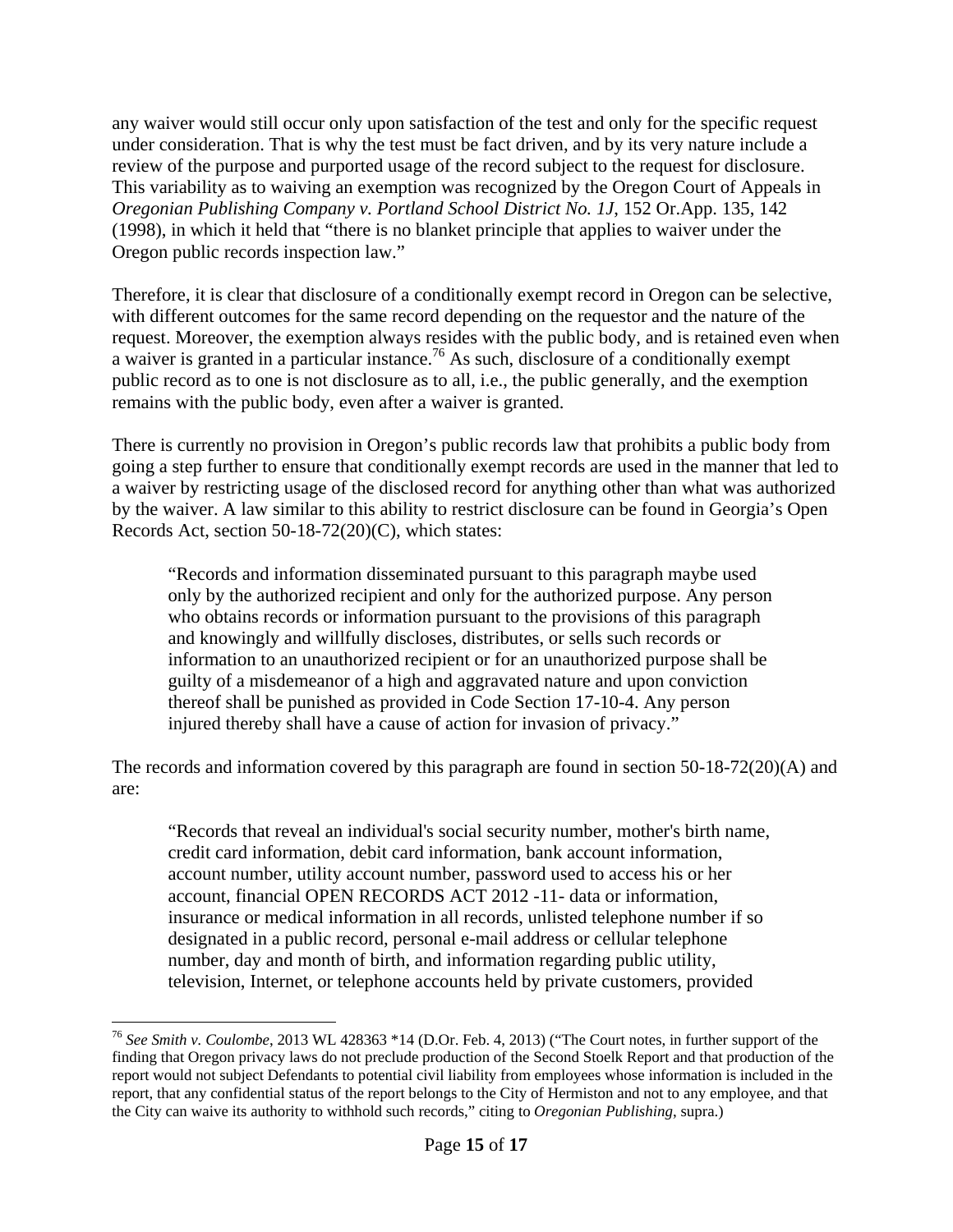that nonitemized bills showing amounts owed and amounts paid shall be available."

These records are conditionally exempt to the extent that the information contained in the records will not be redacted upon request "if the person or entity requesting such records requests such information in a writing signed under oath by such person or a person legally authorized to represent such entity which states that such person or entity is gathering information as a representative of a news media organization for use in connection with news gathering and reporting; and provided, further, that such access shall be limited to social security numbers and day and month of birth  $\ldots$ <sup>77</sup>

Other illustrative examples of the limitations on usage of records that may otherwise be disclosed is the restriction on commercial usage found in many states' public records law, such as Kansas [K.S.A. 45-221(c)], Kentucky [KRS 61.874(5)] and South Carolina [S.C. Code Ann. 30-450(B), 30-4-160]. These laws limit or restrict the resale or distribution of public records for commercial purposes, or for commercial purposes other than what was intended at the time of request. For instance, under Arizona's Revised Statutes (ARS) 39-121-03:

"(C) A person who obtains a public record for a commercial purpose without indicating the commercial purpose or who obtains a public record for a noncommercial purpose and uses or knowingly allows the use of such public record for a commercial purpose or who obtains a public record for a commercial purpose and uses or knowingly allows the use of such public record for a different commercial purpose or who obtains a public record from anyone other than the custodian of such records and uses it for a commercial purpose shall in addition to other penalties be liable to the state or the political subdivision from which the public record was obtained for damages in the amount of three times the amount which would have been charged for the public record had the commercial purpose been stated plus costs and reasonable attorney fees or shall be liable to the state or the political subdivision for the amount of three times the actual damages if it can be shown that the public record would not have been provided had the commercial purpose of actual use been stated at the time of obtaining the records.

(D) For the purposes of this section, 'commercial purpose' means the use of a public record for the purpose of sale or resale or for the purpose of producing a document containing all or part of the copy, printout or photograph for sale or the obtaining of names and addresses from public records for the purpose of solicitation or the sale of names and addresses to another for the purpose of solicitation or for any purpose in which the purchaser can reasonably anticipate the receipt of monetary gain from the direct or indirect use of the public record. Commercial purpose does not mean the use of a public record as evidence or as research for evidence in an action in any judicial or quasi-judicial body."

In sum, for public records that are conditionally exempt but disclosed by a public body under a selective waiver, there is currently no prohibition in Oregon law preventing provision of the

  $77$  Georgia Law section 50-18-72(20)(A).